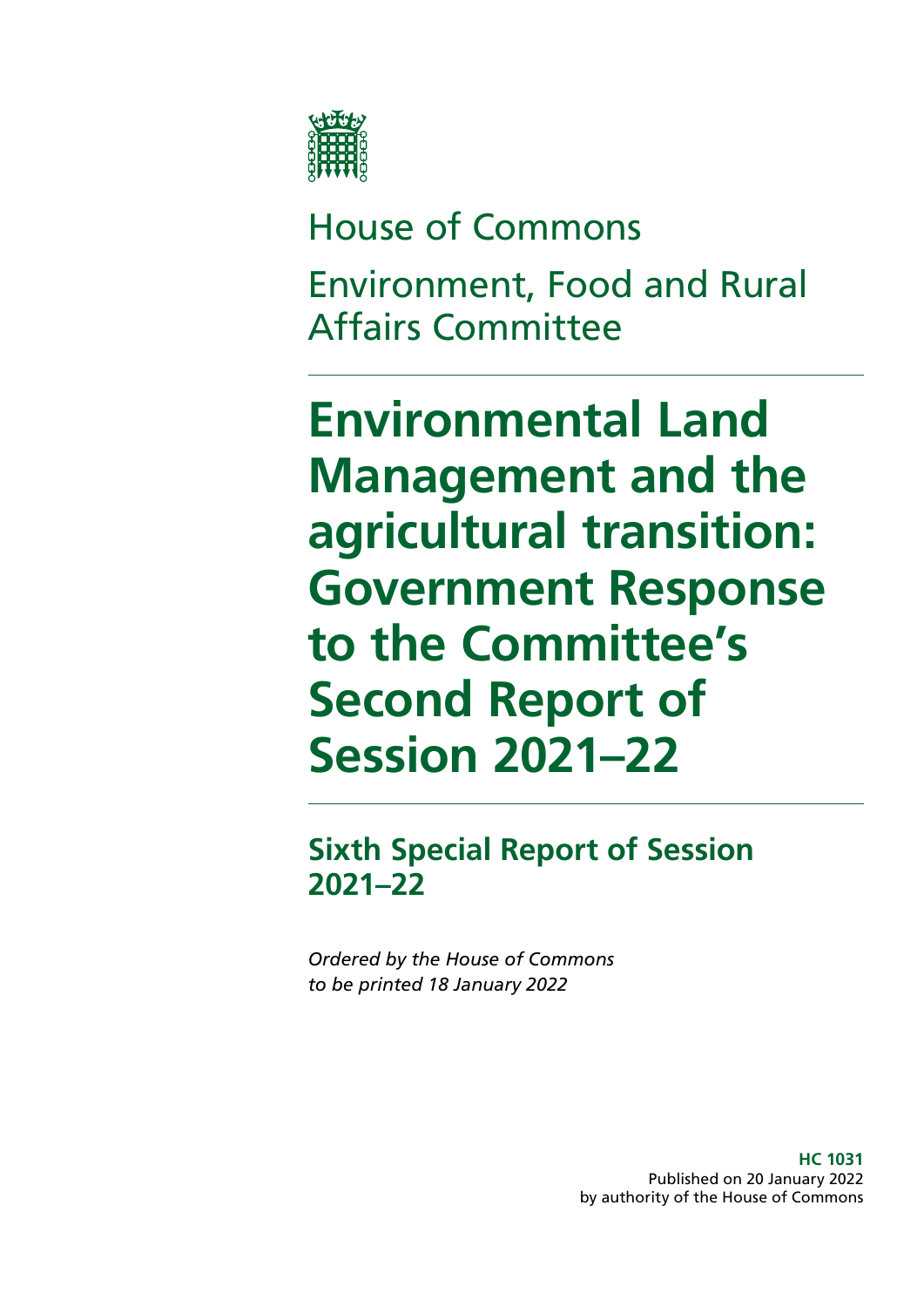#### **The Environment, Food and Rural Affairs Committee**

The Environment, Food and Rural Affairs Committee is appointed by the House of Commons to examine the expenditure, administration, and policy of the Department for Environment, Food and Rural Affairs and associated public bodies.

#### **Current membership**

[Neil Parish MP](https://members.parliament.uk/member/4072/contact) (*Conservative, Tiverton and Honiton*) (Chair) [Kirsty Blackman MP](https://members.parliament.uk/member/4357/contact) (*Aberdeen North, Scottish National Party*) [Ian Byrne MP](https://members.parliament.uk/member/4831/contact) (*Labour, Liverpool, West Derby*) [Geraint Davies MP](https://members.parliament.uk/member/155/contact) (*Labour (Co-op), Swansea West*) [Rosie Duffield MP](https://members.parliament.uk/member/4616/contact) (*Labour, Canterbury*) [Barry Gardiner MP](https://members.parliament.uk/member/146/contact) (*Labour, Brent North*) [Dr Neil Hudson MP](https://members.parliament.uk/member/4853/contact) (*Conservative, Penrith and The Border*) [Robbie Moore MP](https://members.parliament.uk/member/4861/contact) (*Conservative, Keighley*) [Mrs Sheryll Murray MP](https://members.parliament.uk/member/4100/contact) (*Conservative, South East Cornwall*) [Julian Sturdy MP](https://members.parliament.uk/member/4079/contact) (*Conservative, York Outer*) [Derek Thomas MP](https://members.parliament.uk/member/4532/contact) (*Conservative, St Ives*)

#### **Powers**

The Committee is one of the departmental select committees, the powers of which are set out in House of Commons Standing Orders, principally in SO No 152. These are available on the internet via [www.parliament.uk.](http://www.parliament.uk)

#### **Publications**

© Parliamentary Copyright House of Commons 2021. This publication may be reproduced under the terms of the Open Parliament Licence, which is published at [www.parliament.uk/site-information/copyright-parliament.](https://www.parliament.uk/site-information/copyright-parliament/)

Committee reports are published on the Committee's website at [www.parliament.uk/efracom](http://www.parliament.uk/efracom) and in print by Order of the House.

#### **Committee staff**

Alexander Bellis (Committee Specialist), Ian Blair (Committee Operations Officer), Mark Doyle (Media Officer), Andy French (Committee Specialist), Ellie Goodchild (Committee Specialist), Tim Jarrett (Second Clerk), Annabel Russell (Committee Operations Officer), Chloe Sawyers (Committee Operations Manager) and Ben Williams (Committee Clerk).

#### **Contacts**

All correspondence should be addressed to the Clerk of the Environment, Food and Rural Affairs Committee, House of Commons, London SW1A 0AA. The telephone number for general enquiries is 020 7219 1119; the Committee's email address is [efracom@parliament.uk](mailto:efracom%40parliament.uk?subject=).

You can follow the Committee on Twitter using [@CommonsEFRA.](https://twitter.com/CommonsEFRA?ref_src=twsrc%5Egoogle%7Ctwcamp%5Eserp%7Ctwgr%5Eauthor)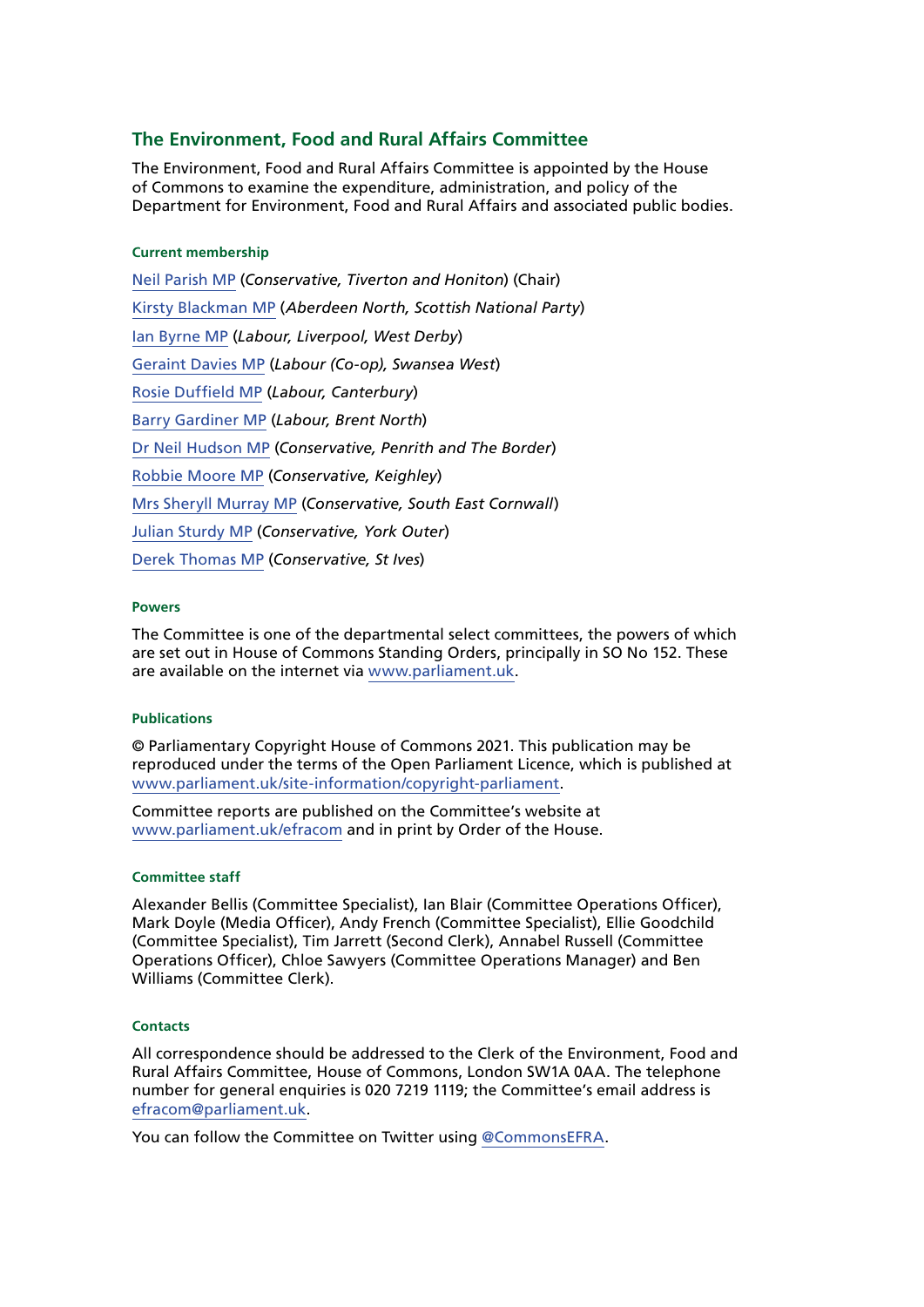## Sixth Special Report

The Environment, Food and Rural Affairs Committee published its Second Report of Session 2021–22, [Environmental Land Management and the agricultural transition](https://publications.parliament.uk/pa/cm5802/cmselect/cmenvfru/78/summary.html) (HC 78), on 28 October 2021. The Government Response was received on 10 January 2022 and is appended to this report.

## Appendix: Government Response

## **Introduction**

The Government welcomes the Environment Food and Rural Affairs (EFRA) Committee's report on the environmental land management schemes and the agricultural transition.

The Government's [Agricultural Transition Plan](https://www.gov.uk/government/publications/agricultural-transition-plan-2021-to-2024) sets out our plans for a seven-year transition period. During this time we will replace the Common Agricultural Policy and its arbitrary area-based subsidy payments with a new, tailored agricultural policy for England.

By 2028, we want to see a renewed agricultural sector, producing healthy food for consumption at home and abroad. One in which farms can be profitable and economically sustainable without subsidy, and with farming and the countryside contributing significantly to environmental goals including addressing climate change. We therefore strongly agree with the committee that the agricultural transition must 'work for farmers and make a significant contribution to achieving the Government's environmental objectives'.

Under the current system, payments all too often go to the wealthiest landowners, and do not support food security, farm productivity, or ultimately our environmental goals. We will therefore continue to work to re-purpose the farming budget, which we have committed to maintaining throughout this Parliament. Our policies will support the choices that farmers make on their own holdings. Through the environmental land management schemes, we will support the work farmers do as stewards of the environment, alongside grants for animal health and welfare and access to productivity support so they can improve the sustainability of their businesses.

Building on the framework set out in the Agricultural Transition Plan, we have now published more detail on each of the three future environmental land management schemes. This includes broadly what each will pay for, the timelines for implementation and the expected environmental impact based on projected uptake figures.

To ensure that the schemes work for farmers, we are designing them in partnership with them. We need to learn and improve things as we go. We hold regular discussions with membership and stakeholder groups. We are also, for example, working with 3,000 people through our tests and trials, 938 farmers through the Sustainable Farming Incentive pilot, and around 700 farmers in ongoing co-design and user research.

In addition to scheme transformation, we are also reforming existing legal protections. These are currently set out in over 150 pieces of legislation, covering protections for the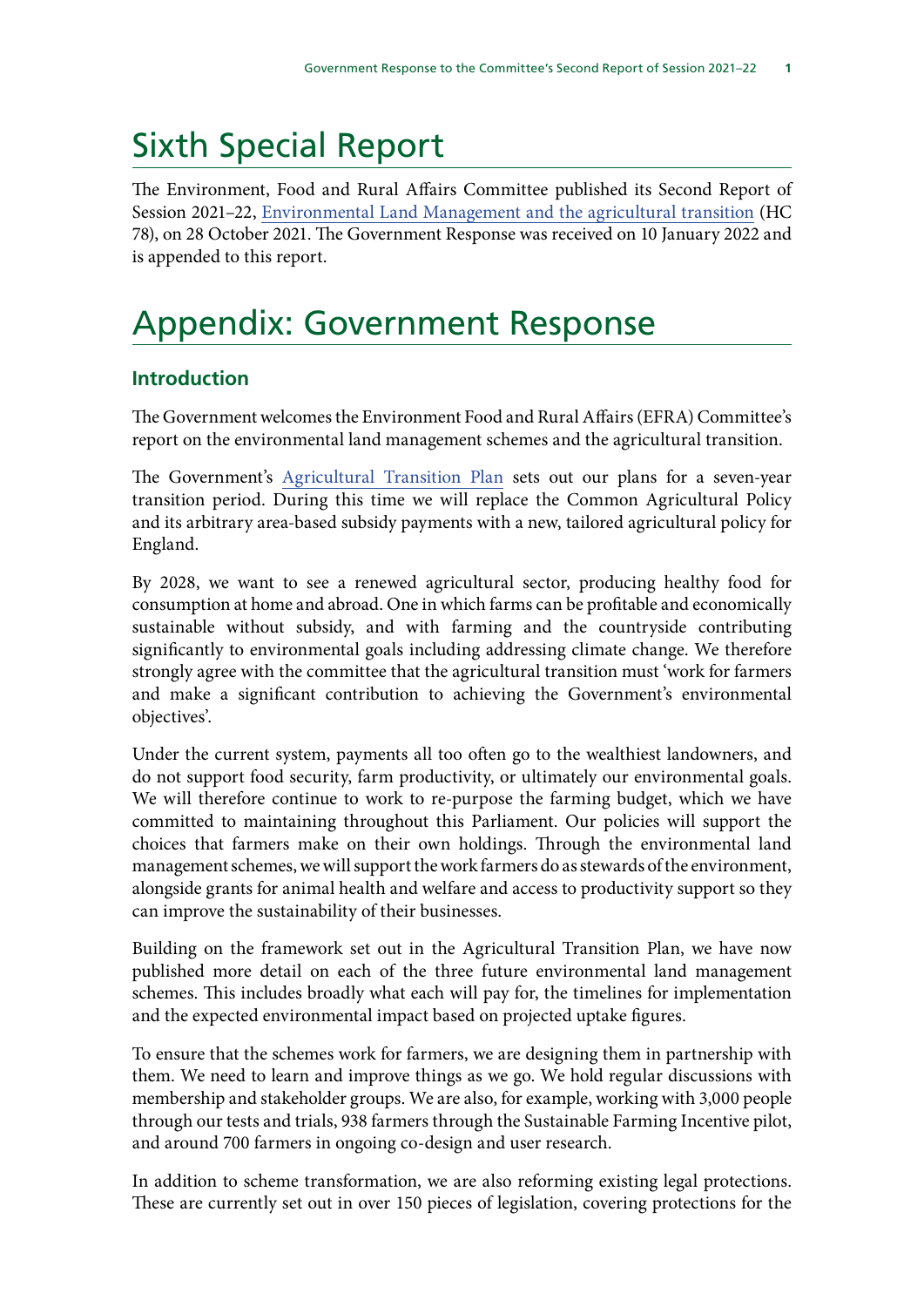environment, animal health and welfare, and public health. We want these protections to be effective, simple, fair and outcomes focused. So, we have begun a substantial evidence gathering exercise, working collaboratively with farmers and regulators to inform future proposals that build on the Dame Glenys Stacey Farm Inspection and Regulation review recommendations. Getting this right will provide a vital platform for the delivery of schemes that go beyond this baseline.

## **Update on progress since December 2020**

Since the publication of the Agricultural Transition Plan in November 2020, and the launch of the EFRA Committee's inquiry in December 2020, the Government has made significant progress.

We continue to develop our environmental land management schemes. The three schemes are complementary, focusing on specific aspects of land management:

- The Sustainable Farming Incentive will pay for effective environmental actions that can be taken across a range of farm types, locations and tenancy arrangements. It will generate a range of benefits, including improved biodiversity, natural habitats, soil and air quality, and reduced greenhouse gas emissions.
- Local Nature Recovery is the improved and more ambitious successor to the Countryside Stewardship Scheme. Its focus will be on locally-targeted actions to make space for nature within the farmed landscape, alongside food production. Like the Countryside Stewardship Scheme, it will comprise a menu of options, but they will be broader and more ambitious, focusing on climate, biodiversity and water quality priorities. It will pay farmers and other land managers to contribute to our targets for trees, habitat creation and peatland restoration.
- Landscape Recovery will pay landowners or managers who want to take a more radical and large-scale approach to producing environmental and climate outcomes through land-use change. We expect Landscape Recovery pilot projects alone to create at least 20,000ha of wilder landscapes, habitats, rewetted peat and afforestation at landscape scale, delivering on the commitments made in the Prime Minister's 10-point plan.

In summer 2021, we launched a pilot version of the Sustainable Farming Incentive. We want to have 70% of farms and farmland in the scheme by 2028 and are working closely with farmers and other experts to design a simple, effective, and attractive scheme to achieve that 938 farmers applied to join the pilot over the summer, and the first pilot agreements went live from November 2021. It is early days, but we have already learned a lot from farmers' experience of making applications—including many areas we can improve ahead of the rollout of the Sustainable Farming Incentive itself in 2022.

In December 2021, we published details of how the [Sustainable Farming Incentive](https://www.gov.uk/government/publications/sustainable-farming-incentive-how-the-scheme-will-work-in-2022/sustainable-farming-incentive-how-the-scheme-will-work-in-2022) will work in the first year of its rollout (2022) and how we intend to expand the scheme over the next 3 years.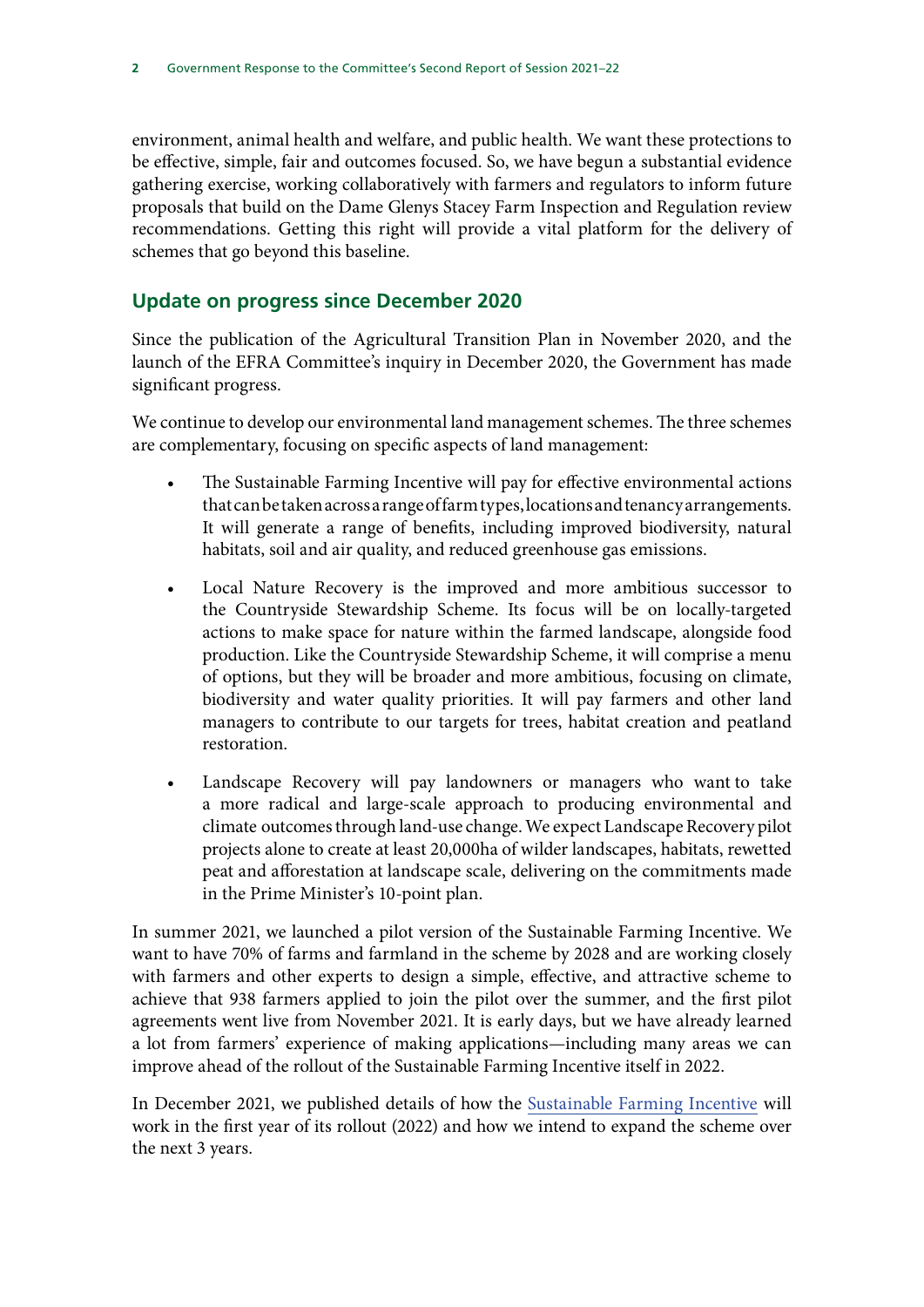In January 2022 we published more details on how [Local Nature Recovery](https://www.gov.uk/government/publications/local-nature-recovery-more-information-on-how-the-scheme-will-work) and [Landscape](https://www.gov.uk/government/publications/landscape-recovery-more-information-on-how-the-scheme-will-work) [Recovery](https://www.gov.uk/government/publications/landscape-recovery-more-information-on-how-the-scheme-will-work) will work. This reflected findings from market engagement carried out over the course of 2021 on Landscape Recovery.

Taken together, the schemes will be a major tool in delivering our environmental and net zero targets and ambition. We published the [high-level outcomes expected from the](https://www.gov.uk/government/publications/environmental-land-management-schemes-outcomes/environmental-land-management-schemes-outcomes) [schemes](https://www.gov.uk/government/publications/environmental-land-management-schemes-outcomes/environmental-land-management-schemes-outcomes) in January 2022, including the expected contribution to woodland creation, halting species decline and net zero. In all cases, we will fund the actions that have the greatest possible impact, ideally across multiple outcomes.

We have made significant progress over the course of 2021. For example, in 2021, we launched an improved and simplified Countryside Stewardship offer, so that it is easier to apply for and for us to administer. This, alongside our commitment to ensure that those in agreements will not be unfairly disadvantaged and will be able to transfer into environmental land management schemes, has seen a 40% increase in application numbers between 2020 and 2021, and a doubling of applications since 2018. To further support farmers and acknowledge their valued role in maintaining and improving our environment, we intend to update [Countryside Stewardship payment rates in 2022.](https://www.gov.uk/government/publications/countryside-stewardship-revenue-payment-rates-from-1-january-2022)

We also launched the Farming Investment Fund in 2021, which will provide small grants to farmers to further improve productivity, and larger grants with an initial theme of water management to improve the storage and usage of water on farm. We will launch a further round to support investment in productivity and adding value early in 2022.

In 2021 we allocated the first round of funds through the new Farming Innovation Programme which is a long-term funding programme to drive productivity and sustainable farming. In the next few months, we will launch a separate fund to support innovations to tackle climate change and make farming more environmentally sustainable.

We also established the Farming in Protected Landscapes Programme in 2021, supporting farmers and land managers in Protected Landscapes to deliver projects that deliver against the four key themes of the programme: Climate, Nature, People and Place. Projects proposed by farmers for funding can cover a range of different things across the four themes, including funding public access. It could support projects that improve existing rights of way, making them more accessible, and allowing for the provision of permissive access. Projects can also be proposed that enable historic structures and features to be conserved, enhanced or interpreted more effectively.

In 2021, we've continued running the Future Farming Resilience Fund so farmers can access free business planning advice to help them plan their way through the agricultural transition.

We also consulted farmers and stakeholders in 2021 about our plans to introduce a Lump Sum Exit Scheme in 2022. This scheme will help those farmers who wish to leave the sector to do so, while also freeing up opportunities for new entrants and existing farmers wanting to expand.

Finally, in 2021 we've begun to make improvements in our regulatory approach for legal standards, including introducing changes to how we inspect and enforce the existing cross compliance system, to make this fairer and more proportionate, leading to better outcomes. Alongside this, we are working in partnership with industry on proposals to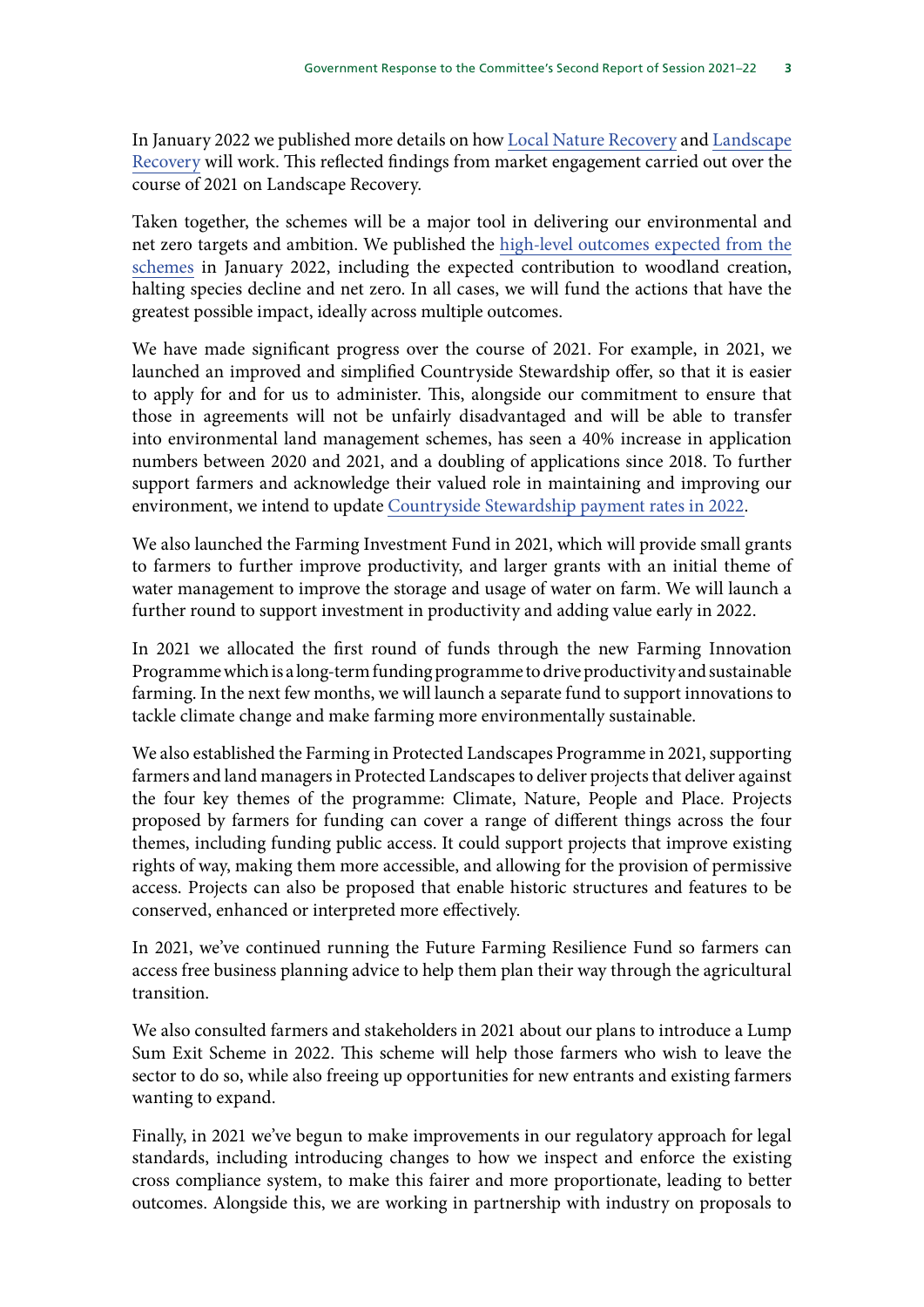reform two areas of the regulatory system: livestock traceability and nutrient management, including tackling pollution from slurry. This work is allowing us to test and learn how new or different approaches to regulation can be applied more broadly, supporting our ambitious future reforms.

#### **Government Response to Recommendations**

## **The agricultural transition**

*Government should publish an impact assessment, covering plausible scenarios, detailing how the transition from direct payments to Environmental Land Management*  will impact the viability of farm businesses, broken down by sector and by region. *Government should also detail the anticipated environmental impacts if the delivery and uptake of Environmental Land Management falls short of its ambitions, for instance, if farmers decide that it makes more financial sense to intensify production than to enter into Environmental Land Management.* (Paragraph 21)

Government should commit to regularly reviewing its plan for the agricultural *transition and to developing contingency plans, including plans to provide for greater flexibility in the phasing out of direct payments. These reviews should draw on a comprehensive assessment of the impact of Defra's policies. Government should implement its contingency plans if it becomes necessary to ensure continued farm viability.* (Paragraph 30)

In 2018 and 2019 we published information on the removal of Direct Payments and the evidence that underpinned the changes we were making. Each year we also publish updated data on farming income.

The Agricultural Transition Plan sets out our plans for this Parliament on the phasing out of Direct Payments and provides farmers with information about our intended policies. We published this so that farmers can have time to adapt and plan ahead. We are not planning to change the profile of Direct Payments reductions and suggesting otherwise would create unnecessary and unhelpful uncertainty. As funds reduce through Direct Payments, farmers will have greater opportunities to be rewarded for delivering public goods and improving their productivity through the new schemes we are now opening.

The Government regularly reviews the economic factors affecting farmers. We are closely monitoring trends in farm income and productivity, as well as take-up of agri-environment and other schemes, as part of our programme of monitoring, learning and evaluation. We will use the findings to inform policy and delivery throughout the agricultural transition.

We also routinely review and stress-test our own plans and assumptions about how our schemes will roll out. These reviews are supported by extensive engagement with farmers, delivery partners and land managers so we can understand the situation on the ground. We have learned from previous reforms and are extensively piloting our schemes so that they are built in a way that will work for farmers and we can test, learn and adapt at a small scale.

Throughout the development of the environmental land management schemes, we will continue to assess a wide range of direct impacts, including farm incomes and the expected impacts that our policies will have on improving the natural environment.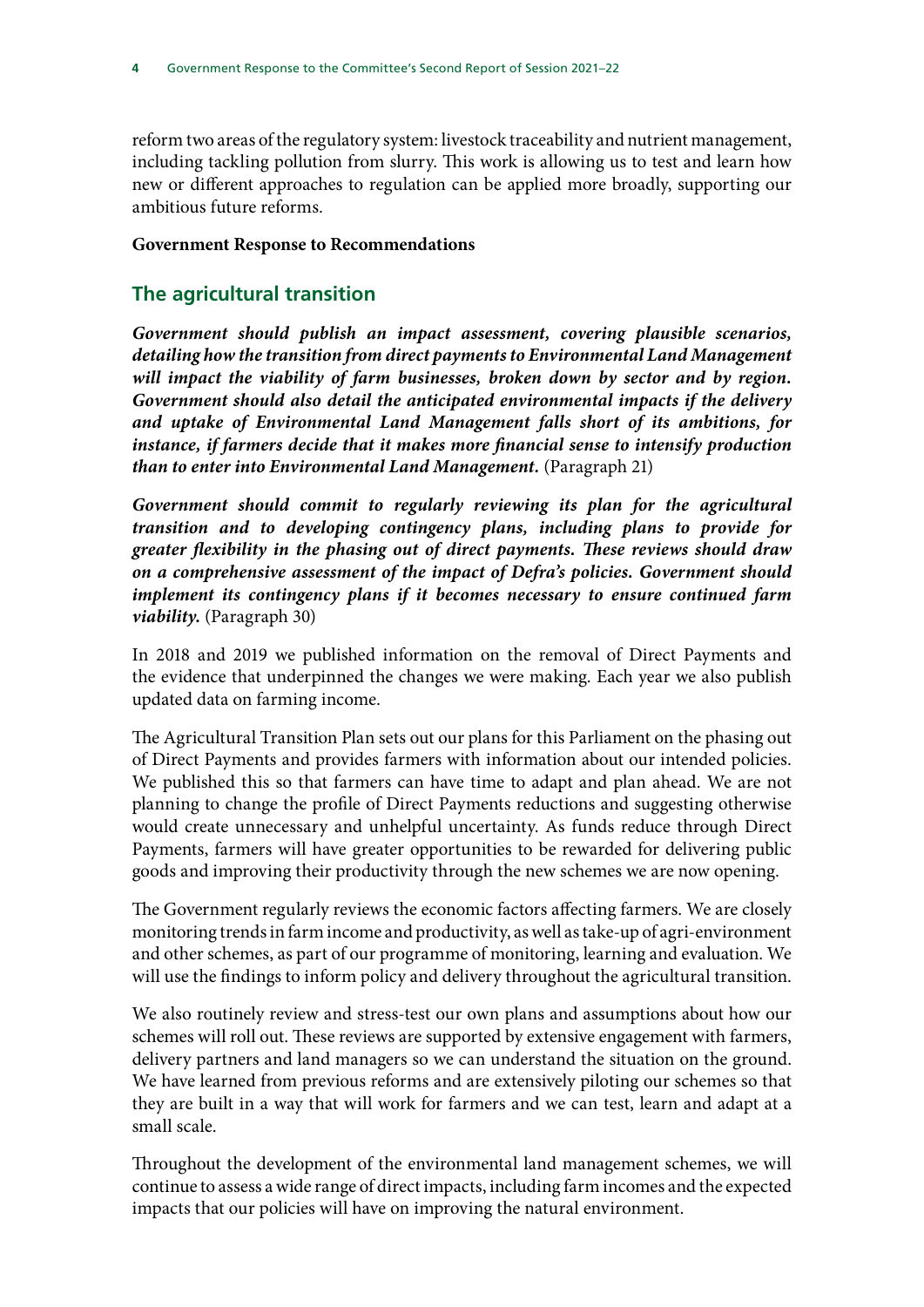*Government should develop a clear engagement strategy with plans in place to measure its success in reaching the full range of farmers and land managers, and consider how advisory networks and intermediary organisations may be more effectively used to communicate key information about the agricultural transition. In order to build confidence and foster buy-in, this engagement strategy should also involve a concerted effort to demonstrate how the views of farmers and land managers have fed into the design of Environmental Land Management.* (Paragraph 40)

We have a comprehensive engagement strategy and programme of engagement and codesign in place, to ensure we maximise our reach and bring the voice of farmers into our work. We are planning to increase our activities in this area in 2022, now that we have more details about schemes that we can share with farmers to help them plan.

We agree that we can and should do more to play back what we have learned from our engagement and explain how the engagement has informed scheme design. We have already started to make improvements in this area since the Committee's report, for instance in finalising the details of the Sustainable Farming Incentive for its early rollout.

Our approach includes:

- Regular contact with stakeholder bodies
	- We have regular meetings with our top 6 stakeholder organisations (NFU, TFA, CLA, RSPB, National Trust and Green Alliance), supported by regular 1:1 calls with the programme director
	- We run a regular Environmental Land Management Engagement Group and Programme Forums supported by 1:1 account management conversations with senior leaders in the programme
- Communication through intermediaries
	- We have a communications and engagement programme with trusted intermediaries such as farming charities, vets, agronomists, banks, supermarkets and other buyers, to help make sure they have the information they need to advise the farmers they work with
- Direct communication with farmers
	- We are working directly with more than 4,000 farmers and other experts to design our schemes, through a combination of tests and trials, piloting and user research and co-design
	- When we published the Agricultural Transition Plan, we sent out copies of the "Farming is Changing" booklet to all 86,000 BPS claimants, as well as issuing it to all subscribers of Farmers Weekly and Farmers Guardian. The "Farming is Changing" booklet has also been distributed to over 3,000 farmers at 12 agricultural shows since February 2021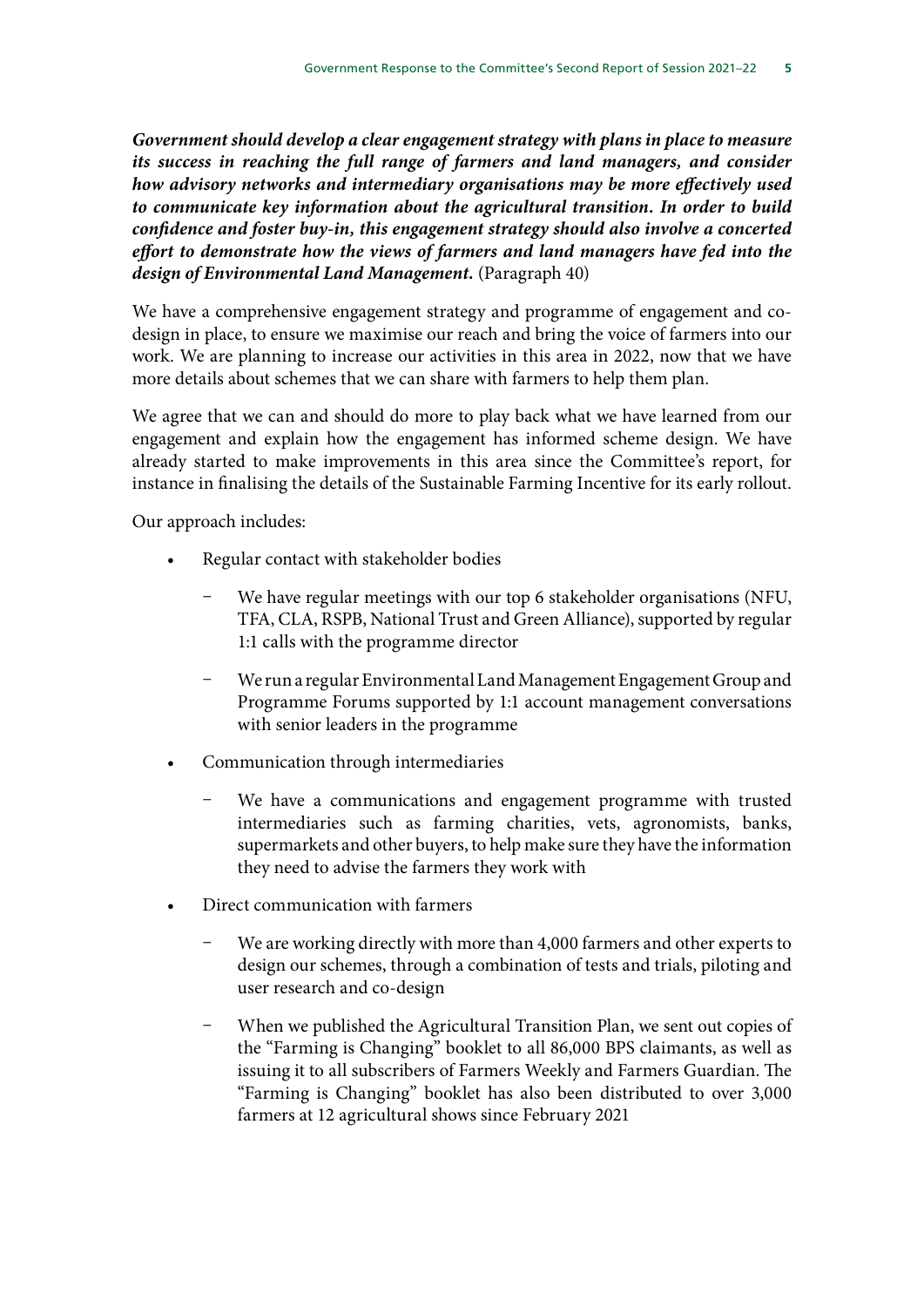- We are working together with the Farming Forum when we launch schemes. The forum has large digital reach for farmers. Our thread on the Farming Investment Fund had over 25,000 views through Director Janet Hughes' posts on 'ask me anything'
- We have answered questions at agricultural shows and auction marts
- We are working with membership and levy bodies by ensuring Defra staff attend regular webinars and events
- We've funded a resilience programme where 19 organisations are providing free business planning advice directly to farmers
- Routine information sharing
	- In addition to regular use of other social media channels, we have launched a programme blog on GOV.UK which has now had around 100,000 views in its first year
	- To ensure timely updates, we have around 13,000 farmers signed up to our e-alerts and reach another 5,000 farmers and landowners through the 'Land App'

As part of our strategy, we measure the effectiveness of our increased engagement through qualitative and quantitative insight, such as surveys, focus groups through our established forums and research conducted by our stakeholders with their members. We also track trends in farmer awareness of and interest in the agricultural transition. We use that information to inform our engagement strategy and plans. Defra's Farmer Opinion Tracker can be accessed here: [Farmer Opinion Tracker – GOV.UK \(www.gov.uk\)](https://www.gov.uk/government/collections/farmer-opinion-tracker).

*Before the Sustainable Farming Incentive application window opens in 2022, Government should publish precise, measurable objectives for Environmental Land Management and explain how it intends to track progress towards achieving these goals. Defra should provide detail on how these objectives will contribute to the Government's wider environmental ambitions, and will be integrated with other policies and delivery mechanisms including Local Nature Recovery Strategies. It should also set out the role Natural England will play in evaluating schemes and ensuring that they are joined up with other policies.* (Paragraph 46)

*Government should explain in its response to this Report how it will ensure that public access and heritage are recognised in the SMART objectives for Environmental Land Management, and that the delivery of these public goods receives adequate funding.*  (Paragraph 62)

In January 2022 we published more information on the expected [outcomes from the](https://www.gov.uk/government/publications/environmental-land-management-schemes-outcomes) [environmental land management schemes.](https://www.gov.uk/government/publications/environmental-land-management-schemes-outcomes) This document confirmed that, alongside food production, they will improve water quality, biodiversity, climate change adaptation and mitigation, air quality, natural flood management, coastal erosion risk mitigation and access and heritage. In all cases we will fund the actions that have the greatest possible impact, ideally across multiple outcomes. We will ensure local delivery mechanisms, like Local Nature Recovery Strategies, complement our national priorities and ambitions for the environment.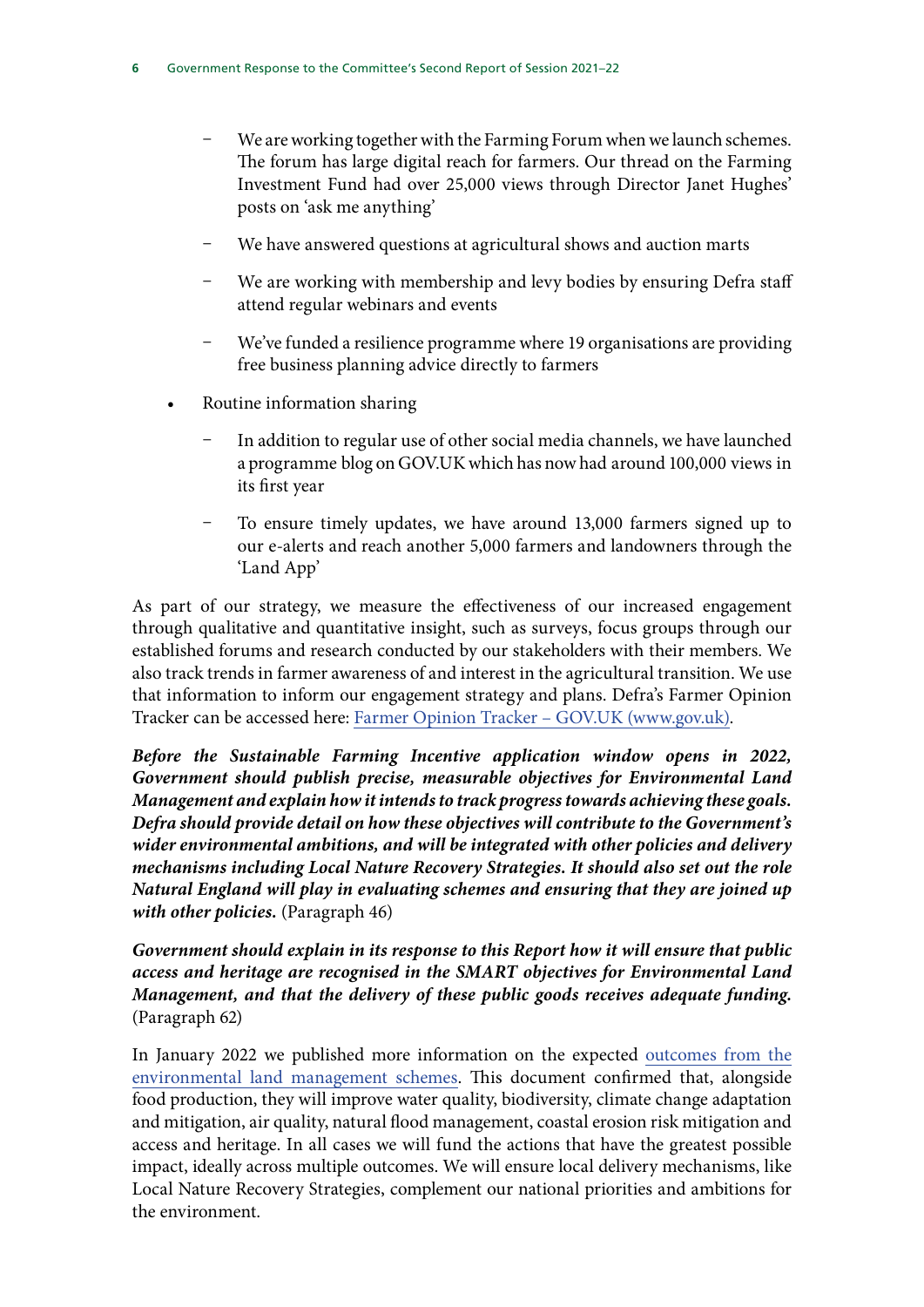We will keep the expected outcomes under review in the light of statutory Environment Act targets and as we continue our test and learn approach through the agricultural transition. The Government will consult on proposals for a first suite of legally binding long-term environmental targets early this year, following the recent passage of the Environment Act 2021. These targets need to be brought forward as Statutory Instruments (SIs) by 31 October 2022 and will come into force once approved by Parliament.

For more detail on the role of Natural England, please see the response below on delivery bodies.

#### *Government should commit, as a minimum, to retaining the current agriculture budget until at least 2029 as recommended in the independent National Food Strategy.* (Paragraph 50)

As set out in the Agricultural Transition Plan in 2020, the Government is committed to supporting farmers through a 7-year agricultural transition period that will see untargeted Direct Payments repurposed, allowing us to continue to support agriculture in different ways. We will reward farmers for environmental activity, including reducing carbon emissions and creating habitats for wildlife.

This Government was elected on a manifesto commitment to maintain the annual budget of £2.4 billion for the farming sector for the life of this Parliament (up to financial year 2024/25). We will honour this. The Government is unable to commit to extending the agricultural payments budget further than 2024–25, as future budgets will be decided by future governments. Our planning assumption is that the level of funding currently invested in the sector (i.e., £2.4bn per year) will broadly continue throughout the agricultural transition and beyond, given the importance of this investment, through farmers, to achieve our environmental, climate, productivity and animal health and welfare aims.

*Government should explain in its response to this Report how the needs of those farming uplands, commons and tenanted land, who risk being disadvantaged during the transition, will be reflected in its Environmental Land Management schemes. It should also explain how it will ensure the environmental and societal benefits of upland and common land pasture are recognised in Environmental Land Management.* (Paragraph 60)

Each of the new environmental land management schemes will be accessible to farmers in the uplands, commons and on tenanted land. We are actively engaged with representatives across each of these sectors to make sure that scheme design works in each of these circumstances.

We have designed new flexibilities into the Sustainable Farming Incentive, in close consultation with farming organisations including the Tenant Farmers Association (TFA), Country Land and Business Association (CLA) and National Farmers' Union (NFU), to ensure the scheme is accessible to tenant farmers. For the early rollout of the scheme in 2022, scheme agreements will be 3 years (compared with a minimum of 5 years in Countryside Stewardship) and there will be annual flexibility to add standards, land and levels of ambition into agreements. In the first year, tenants with only 2 years left on their tenancy will be able to enter into the scheme. Tenant farmers will be able to enter the scheme without proving they have landlord permission (although they will be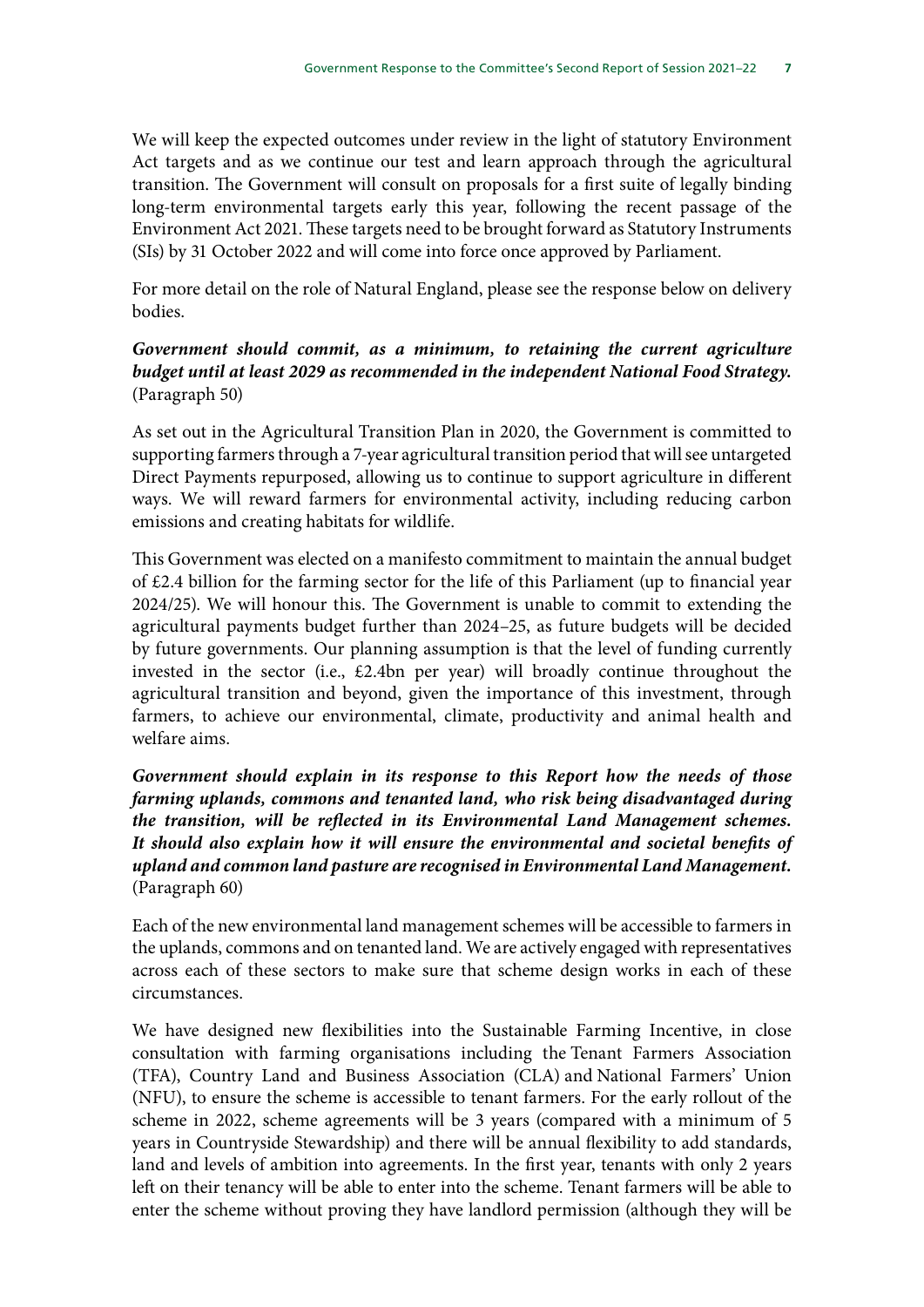responsible for checking their agreements to ensure they can participate in the scheme before applying). We will continue working with stakeholder groups representing tenants on the design of the three environmental land management schemes.

We understand the importance of common land in England and the needs of those farming and managing common land. We have been working closely with farmers and other experts to design how the Sustainable Farming Incentive will work for commons, and will continue working in partnership to finalise details of this and other schemes. Those farming and managing common land will be able to access all three of the new environmental land management schemes, applying together as a single entity. The additional administrative requirements involved in forming and operating a single entity will be recognised within the schemes and we are looking at whether we could provide support for facilitation. We will continue to develop detailed proposals supported by commons sector representatives, including from the Foundation for Common Land (FCL), CLA and NFU.

We want to ensure that uplands farmers are fully supported during the transition and recognise farming businesses face challenges in these areas. We are working closely with stakeholders to ensure these challenges are fully considered in the development of our new schemes. For example, over the last nine months, we have worked with Upland farmers, commoners and practitioners to help us develop a specific Sustainable Farming Incentive Moorland & Rough Grazing Standard. The introductory level of this Standard will be included within the early roll out of the scheme this year and can be undertaken in parallel with existing schemes.

Given the nature of their landscapes, upland farmers will be well-placed to benefit from the Local Nature Recovery and Landscape Recovery schemes. During the agricultural transition, the Countryside Stewardship scheme will continue to be available for existing and new applicants, and we will ensure there is a smooth transition from current schemes into our new schemes. Our Future Farming Resilience Fund is also providing business support to farmers and land managers during the early years of the transition, to help them understand the changes and how they may want to adapt their business models accordingly.

## **The Sustainable Farming Incentive**

*Government should set out in its response to this Report how the Sustainable Farming Incentive will reward existing good practice at the same time as encouraging farmers to undertake new environmental activities. It should also explain how the Sustainable Farming Incentive will support improved environmental delivery over time.* (Paragraph 69)

Sustainable Farming Incentive delivery will be based on a suite of standards that go beyond the legal regulatory baseline. Each standard will be made up of different levels of ambition or payment rates. As environmental performance increases with each level of ambition so does the payment available. This structure allows farmers already delivering high environmental performance to be rewarded, while also providing an incentive for others to improve over time by adding more standards to their agreement to cover a wider range of activities, and by progressing to higher levels of ambition within each standard.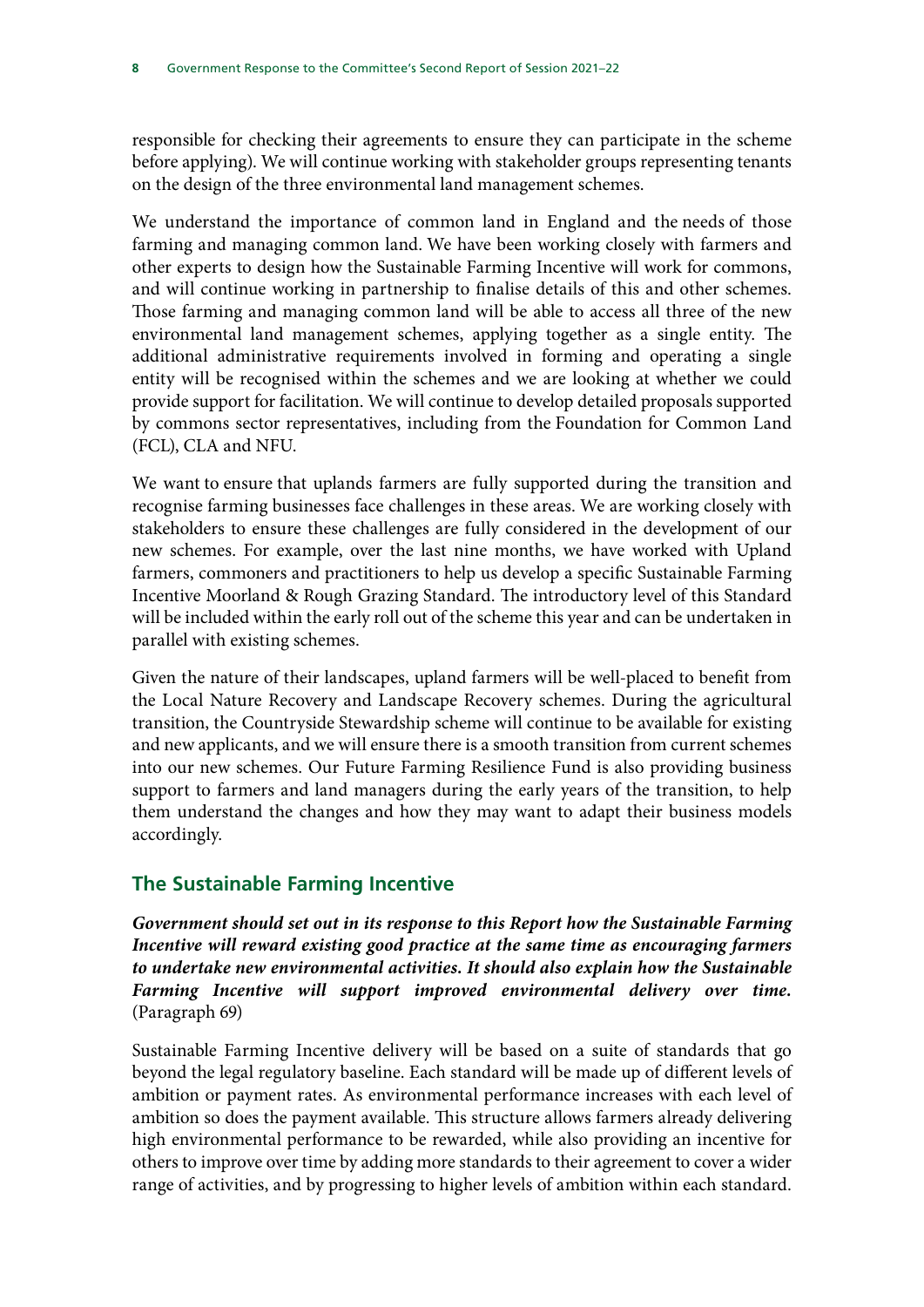We will be introducing more standards over time and expect farmers to increase their coverage and levels of ambition over time – the scheme is designed to encourage and reward this.

*Alongside the parcel-based actions within the Sustainable Farming Incentive, Defra should set out a plan to support public goods delivery at the whole-farm level, including using the pilot phase of the Sustainable Farming Incentive to evaluate the merits of including a whole-farm standard in the Scheme.* (Paragraph 73)

We do want to support a whole-farm approach to environmental land management, and we are continuing to investigate the potential role of land management plans and other elements of policy design to support this through the Sustainable Farming Incentive pilot.

Sustainable Farming Incentive standards are designed to support a whole-farm approach to sustainable land management. In contrast to the Countryside Stewardship scheme, the payment applies to all the land entered into the standard, not just the area where the action(s) are taking place.

Early rollout of the Sustainable Farming Incentive will operate at a land parcel (field) level. This means that farmers can choose how many of their fields to enter into Sustainable Farming Incentive standards – they do not have to enter their whole farm. This is to provide a low-risk way for farmers to enter into the scheme incrementally, rather than having an 'all or nothing' approach, because we know that many farmers prefer to build up new practices in an incremental way over time. Normally, whole fields must be entered into the scheme because the actions make sense at a field level – and that is the basis for making payments.

We are not mandating farmers enter their whole farm into the Sustainable Farming Incentive, because this would present a number of challenges including:

- where areas of the farm are already receiving payments for similar actions under existing schemes, this would block the rest of the holding coming into the Sustainable Farming Incentive
- requiring large holdings made up of a number of different production units to submit a single application is problematic for the industry
- land occupied on lets shorter than the Sustainable Farming Incentive agreement may prevent the rest of the holding applying

There would also be challenges in establishing what sanctions we would apply if it transpired a customer had left land out of the Sustainable Farming Incentive agreement.

The current approach is based on using the payment rate available through standards to incentivise farmers to include as much land as they can into the scheme.

**Government should explain in its response to this Report how it will set payment rates for the full Sustainable Farming Incentive in 2024, and the other Environmental Land Management components, to ensure that participating in these schemes is an attractive option for farmers as BPS is withdrawn. This should include assessing**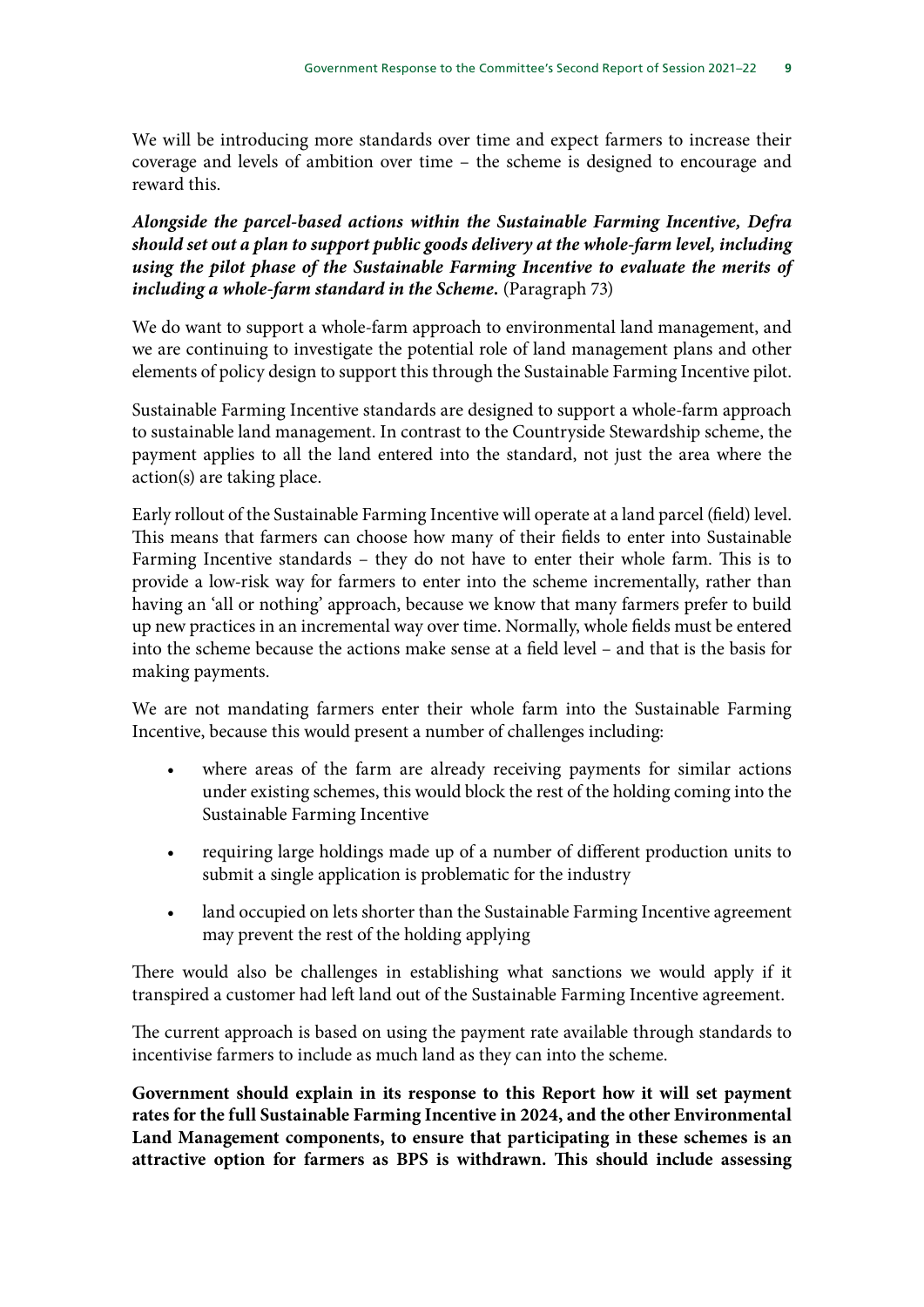#### **levels of participation in the Sustainable Farming Incentive in 2022, and whether this suggests that higher payment rates will be needed in future to ensure the necessary uptake.** (Paragraph 80)

We are designing our new schemes to be attractive to farmers and land managers. This involves a wider range of factors alongside payments, including fairer and more supportive controls, accessible and relevant actions that make sense and have a clear value that farmers can see, clear and trustworthy guidance a straightforward, reliable service with minimal bureaucracy.

Payments within the environmental land management schemes will reflect the principles set out in the ['Payment principles for Environmental Land Management schemes'](https://www.gov.uk/government/publications/environmental-land-management-schemes-payment-principles) document published in June 2021. We recognise that providing the right level of payment to participants will be critical to the success of the programme. We are therefore exploring how best to balance payments to farmers that ensure delivery of environmental objectives, while maximising value for money and respecting our international obligations. We are working alongside stakeholders and users to identify which approach to payments would be most appropriate for each environmental land management scheme.

Over 2022, we will set out our approach to making payments under Local Nature Recovery. Within this, we are exploring the role payments can take in targeting the right actions in the right places, and maximising the environmental benefits that can be achieved through the scheme. We will be testing more innovative, market-based mechanisms for setting payment rates such as payment by results and reverse auctions through our environmental land management tests and trials—building on the learning of existing schemes such as the Woodland Carbon Guarantee.

We recognise that to secure sufficient participation to deliver the desired environmental benefits, we may need to take a more flexible approach than under existing agrienvironment schemes. We are exploring variations we could apply to an 'income foregone plus costs' methodology to attract sufficient participation in the scheme. We will assess these variations against criteria including value for money, managing a fixed budget, and WTO Green box compatibility.

Evidence and feedback gained through tests and trials and the pilot will be important in informing our approach to payments. We apply what we learn from this across the schemes.

## **Advice and Regulation**

*Government should fund and facilitate knowledge exchange and peer-to-peer learning among farmers to drive scheme uptake and effective delivery of public goods. Government should also ensure that farmers and land managers have access to effective local facilitators, who can help them improve their delivery.* (Paragraph 87)

*Government should explain in its response to this Report how it will ensure that a reluctance to pay for advice does not inhibit the uptake of Environmental Land Management and the delivery of public goods.* (Paragraph 88)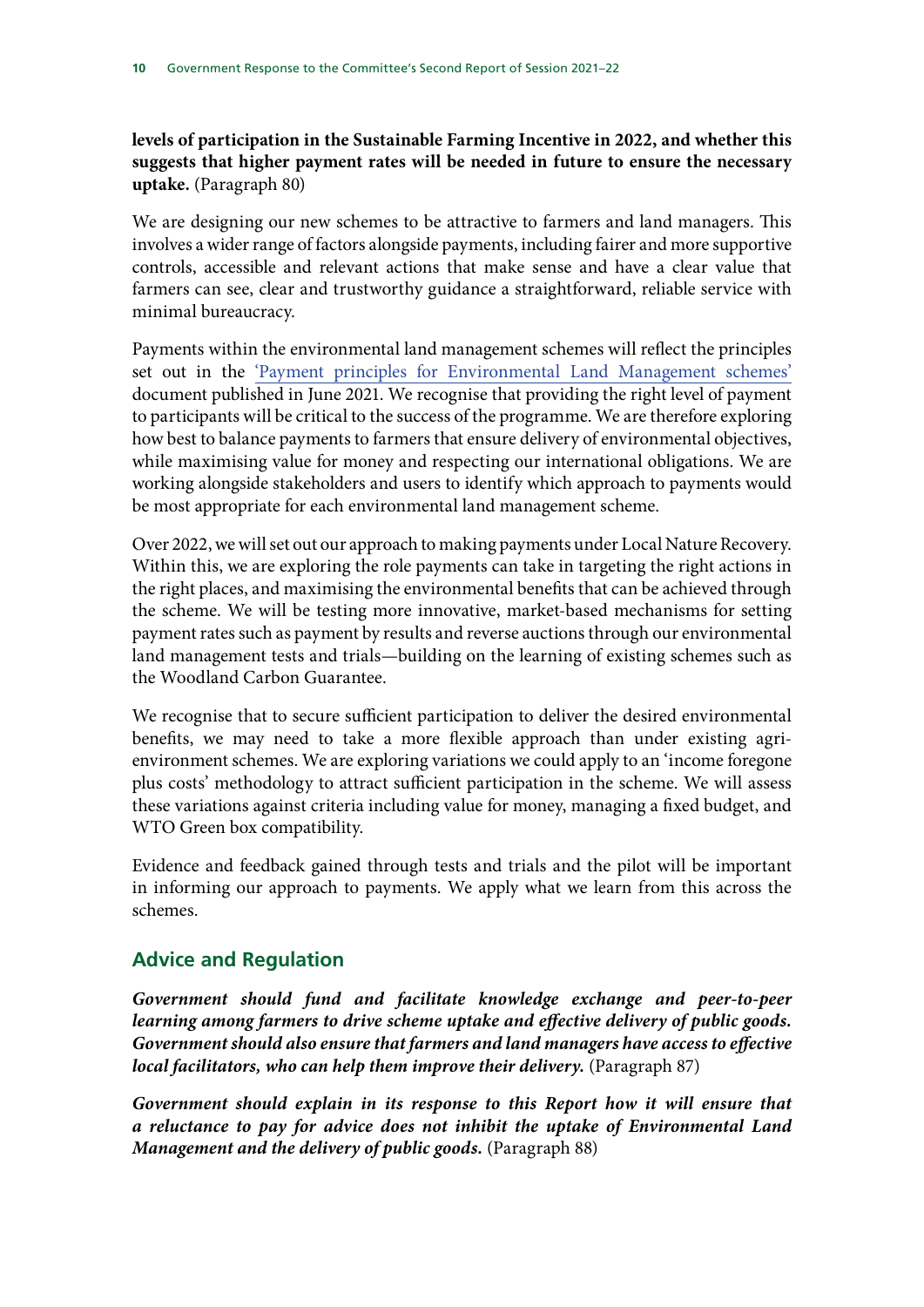We are committed to providing quality advice to farmers working with the market where it makes sense to do so. We want the schemes to be user friendly, and easy to access and engage with, so that advice can focus on where it will really add value.

The Future Farming Resilience Fund has been developed to provide free business support to farmers and land managers during the agricultural transition. Defra group advisers will also provide free support to encourage good engagement and ensure high quality agreements.

The intention is that the Sustainable Farming Incentive will be a straightforward, largely self-service scheme, supported by high quality, very accessible technical guidance – freely available to all farmers and land managers whether they are in schemes or not. We will test this during the pilot and early rollout and respond quickly to the feedback we receive.

We expect the Local Nature Recovery and Landscape Recovery schemes to need a greater level of advisory support than the Sustainable Farming Incentive. We are exploring through our tests and trials and detailed policy design work the likely need for advice in these schemes, how best it could be delivered, and who is best placed to provide it.

We also want to support land managers to develop their skills and experience of delivering public goods. This includes how we best support peer-to-peer advice and sharing of good practice, which is being explored in the Sustainable Farming Incentive pilot scheme. The Institute for Agriculture and Horticulture is also exploring setting up special interest groups to support knowledge exchange between farmers.

We have also been clear that we intend to support collaboration in both Local Nature Recovery and Landscape Recovery. We found in our tests and trials that local facilitators can really help people work together effectively. We plan to work with farmers and other experts to set up a new facilitation offer that builds on the successes and lessons to be learned from the Countryside Stewardship Facilitation Fund, which remains open to anyone eligible for agri-environment schemes.

In addition, through our Landscape Recovery pilots we will test how we can best support groups of land managers to deliver large-scale land-use change projects, including through our funded project development phase.

*Government should provide more detail in its response to this Report on how it intends to use a range of mechanisms, including a risk-based approach and where appropriate assurance schemes and self-assessment, to ensure that farmers in Environmental Land Management agreements are delivering for the environment while not being subject to unnecessarily burdensome and bureaucratic regulation.* (Paragraph 93)

We will design the environmental land management schemes in partnership with farmers so that they are simple, both to apply for and to deliver. For example, the Sustainable Farming Incentive application process and any associated paperwork will be as straightforward as possible so that farmers can complete it themselves without the need to pay for someone else to manage the application process or ongoing agreements. The approach to agreement monitoring will be simpler, fairer and more proportionate than EU-based schemes. We are removing complexity and unnecessary bureaucracy from the entire process.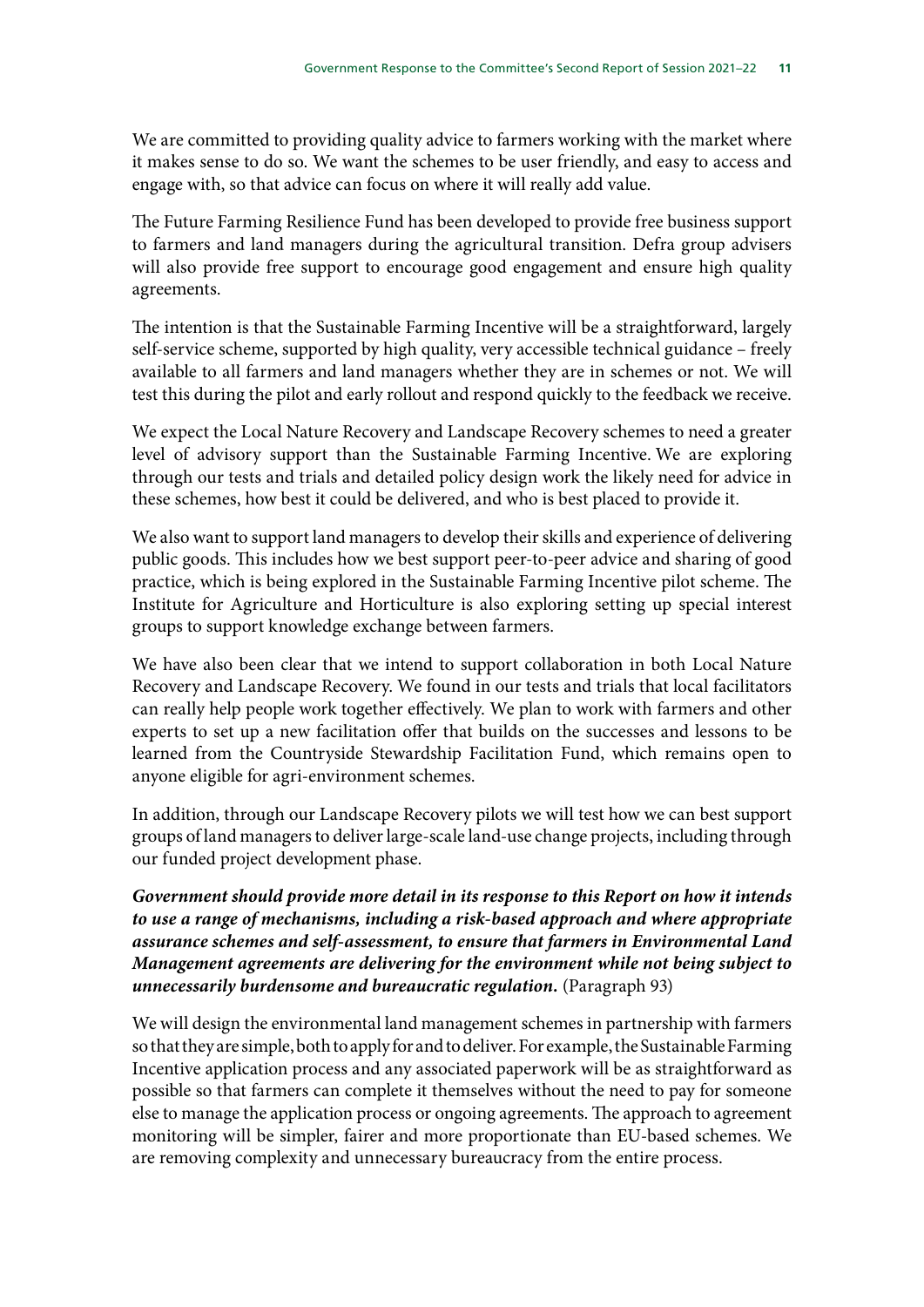Through the Sustainable Farming Incentive pilot, we are exploring a new model for monitoring the delivery of agreements. It focuses on outcomes and improvement instead of penalties, while still protecting public money through methods such as virtual checks, site visits or remote monitoring. These methods work in conjunction with the Annual Declaration, a participant-led annual self-assessment declaration, which is used as part of the compliance assessment and can trigger further action if risk of non-compliance is identified.

We are using the pilot to explore if membership of existing environmental assurance schemes might play a role in providing earned recognition for farmers with Sustainable Farming Incentive agreements. Once trialled, we will use our learnings in developing the other environmental land management schemes.

All farmers are subject to regulatory standards, and we are working to enable high levels of compliance against these standards that will ensure environmental land management agreements fully deliver outcomes for the environment.

### *Government should explain in its response its approach to ensuring that it will have suitable and scalable IT systems in place to deliver the full Environmental Land Management scheme from 2024.* (Paragraph 96)

We are confident in our IT delivery for the environmental land management schemes – we have learned the lessons of the past, and we are following best practice guidance on service design and delivery. The latest Infrastructure and Projects Authority (IPA) review gave an Amber rating overall with improving confidence in deliverability. We are acting on the recommendations and working closely with the IPA and the Central Digital and Data Office to embed learnings from similar programmes across government.

The programme is taking an iterative and user-centred approach to service design and delivery, which will meet the Government Service Standard. This means that services will be introduced gradually and regularly tested with the farming community to ensure that the service meets their needs. Taking an iterative approach reduces risk because services are introduced at a small scale and extensively tested, adjusted to ensure they are robust and work effectively, and then rolled out more safely at a larger scale once the testing has taken place.

To ensure the IT systems are suitable, robust and meet the needs of external and internal users we have developed a shared team approach with colleagues working closely together with the Rural Payments Agency (RPA), Digital, Data & Technology Services and the programme. This is a genuinely joint team effort, making the service work end to end, for internal and external users. The service will be built on technology that will enable the development of a quality end-to-end (internal and external) user experience with the simplicity and efficiency of operations that our customers expect in line with the government service standard. However, we have learnt the lessons from the past and where it is prudent and safer to do so, we will use existing systems until we are fully confident that new technology is suitable, scalable and safe.

## *Government should explain in its response to this Report at what time it will clearly communicate a final decision about which bodies will have operational responsibility for the Environmental Land Management Schemes.* (Paragraph 99)